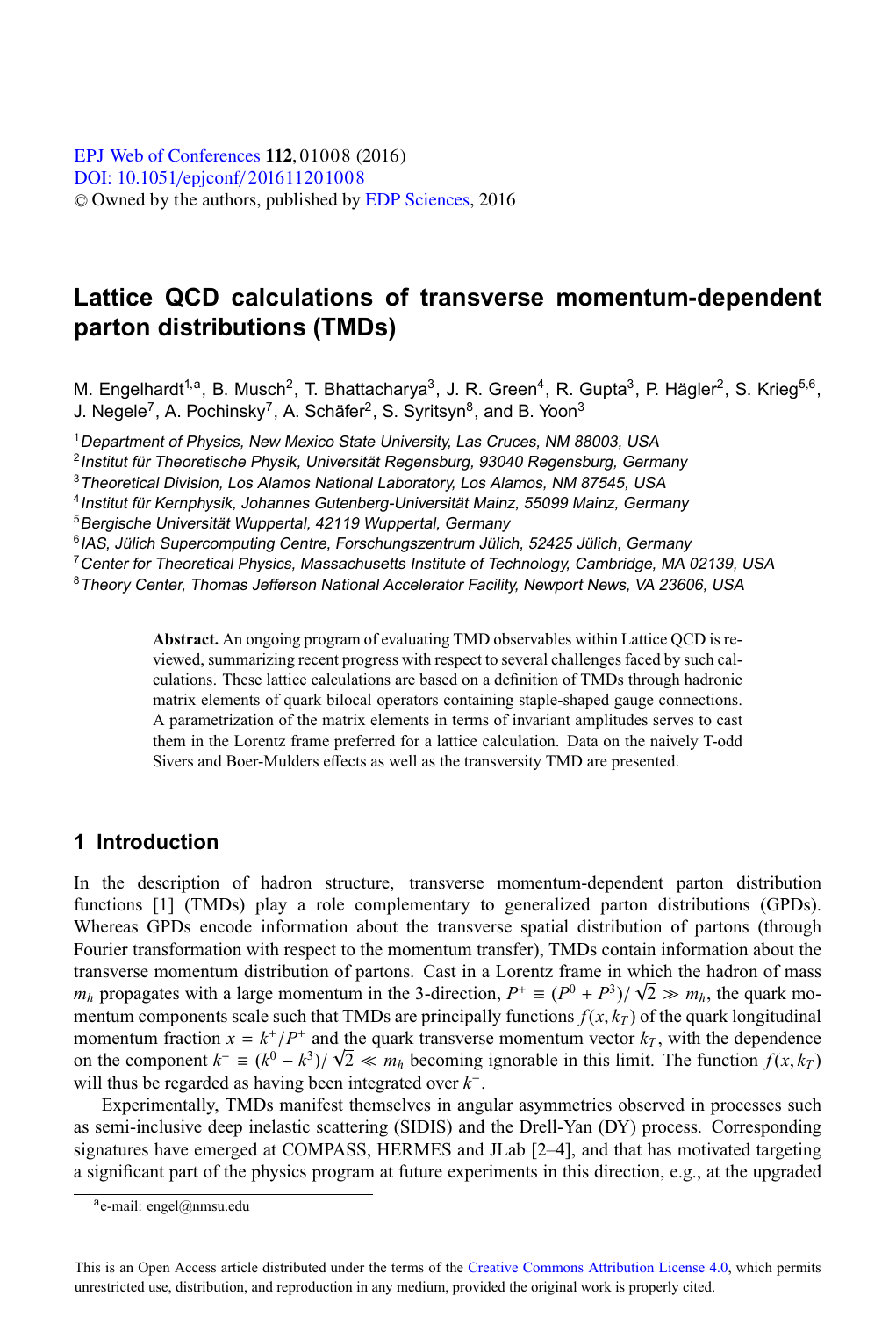JLab 12 GeV facility and at the proposed electron-ion collider (EIC). Relating the experimental signature to the hadron structure encoded in TMDs requires a suitable factorization framework, the one having been advanced in [5–8] being particularly well-suited for connecting phenomenology to Lattice QCD. Factorization in the TMD context is considerably more involved than standard collinear factorization, with the resulting TMDs in general being process-dependent, via initial and/or final state interactions between the struck quark and the hadron remnant.

### **2 Definition of TMD observables**

The definition of TMD observables amenable to lattice evaluation has been laid out in detail in [9]. Summarizing briefly, the starting point is the fundamental correlator

$$
\widetilde{\Phi}_{\text{unsubtr.}}^{[\Gamma]}(b, P, S, \ldots) \equiv \frac{1}{2} \langle P, S | \overline{q}(0) \Gamma \mathcal{U}[0, \eta v, \eta v + b, b] q(b) | P, S \rangle \tag{1}
$$

where *S* denotes the spin of the hadron and  $\Gamma$  stands for an arbitrary  $\gamma$ -matrix structure. The stapleshaped gauge connection  $\mathcal U$  follows straight-line paths connecting the positions given in its argument; the unit vector  $v$  thus specifies the direction of the staple, whereas  $\eta$  parametrizes its length. The presence of U introduces divergences in  $\widetilde{\Phi}_{\text{unsubtr.}}^{[\Gamma]}$  additional to the wave function renormalizations of the quark operators; these divergences accordingly must ultimately be compensated by additional "soft factors", which are expected to be multiplicative and do not need to be specified in detail here, since only appropriate ratios in which they then presumably cancel will ultimately be considered. In order to regularize rapidity divergences, the staple direction  $\nu$  is taken slightly off the light cone into the space-like region [5, 6], with perturbative evolution equations governing the approach to the light cone [7]. A useful parameter characterizing how close  $v$  is to the light cone is the Collins-Soper evolution parameter  $\hat{\zeta} = v \cdot P/(|v||P|)$ , in terms of which the light cone is approached for  $\hat{\zeta} \to \infty$ .

The correlator (1) can be decomposed in terms of invariant amplitudes  $\widetilde{A}_{iB}$ . The components relevant for the Sivers and Boer-Mulders effects, as well as the transversity, discussed below, are

$$
\frac{1}{2P^+}\widetilde{\Phi}_{\text{unsubtr.}}^{[j^+]} = \widetilde{A}_{2B} + im_h \epsilon_{ij} b_i S_j \widetilde{A}_{12B}
$$
\n
$$
\frac{1}{2P^+}\widetilde{\Phi}_{\text{unsubtr.}}^{[j^{j^+}]_j} = im_f \epsilon_{ij} b_i \widetilde{A}_{12} - S_i \widetilde{A}_{22} - im_f \Delta b_i \widetilde{A}_{12} + m_i [(b_1, P)\Delta - m_i (b_2, S_2)] b_i \widetilde{A}_{12}.
$$
\n(2)

$$
\frac{1}{2P^+}\widetilde{\Phi}_{\text{unsubtr.}}^{\left[ i\sigma^{i+}\gamma^5\right]} = im_h\epsilon_{ij}b_j\widetilde{A}_{4B}-S_i\widetilde{A}_{9B}-im_h\Lambda b_i\widetilde{A}_{10B}+m_h[(b\cdot P)\Lambda-m_h(b_T\cdot S_T)]b_i\widetilde{A}_{11B} \quad (3)
$$

where  $\Lambda$  denotes the hadron helicity (i.e.,  $S^+ = \Lambda P^+ / m_h$ ,  $S^- = -\Lambda m_h / 2P^+$ ). These amplitudes are useful in that they can be evaluated in any desired Lorentz frame, including a frame that is particularly suited for the lattice calculation. Specializing, for present purposes, to TMDs integrated over momentum fraction *x*, by considering specifically<sup>1</sup>  $b \cdot P = 0$ , they serve to define the "generalized" Sivers shift"

$$
\langle k_y \rangle_{TU}(b_T^2, \ldots) = -m_h \widetilde{A}_{12B}(-b_T^2, \ldots) / \widetilde{A}_{2B}(-b_T^2, \ldots) = m_h \widetilde{f}_{1T}^{\perp [1](1)}(b_T^2, \ldots) / \widetilde{f}_1^{[1](0)}(b_T^2, \ldots)
$$
 (4)

where the right-hand expression introduces the notation in terms of Fourier-transformed TMD moments, for details, cf. [9, 10]; as discussed in [11], the use of Fourier-transformed TMDs is also advantageous in the analysis of experimental data. In the  $b_T \rightarrow 0$  limit, (4) formally represents the average transverse momentum  $k<sub>u</sub>$  of unpolarized ("*U*") quarks orthogonal to the transverse ("*T*") spin of the hadron, normalized to the corresponding number of valence quarks. Analogously, one can also extract the generalized Boer-Mulders shift

$$
\langle k_y \rangle_{UT}(b_T^2, \ldots) = m_h \widetilde{A}_{4B}(-b_T^2, \ldots) / \widetilde{A}_{2B}(-b_T^2, \ldots) = m_h \widetilde{h}_1^{\perp [1](1)}(b_T^2, \ldots) / \widetilde{f}_1^{(1)(0)}(b_T^2, \ldots)
$$
 (5)

<sup>&</sup>lt;sup>1</sup>The treatment can be readily expanded to nonzero  $b \cdot P$ , providing access to the *x*-dependence of TMDs.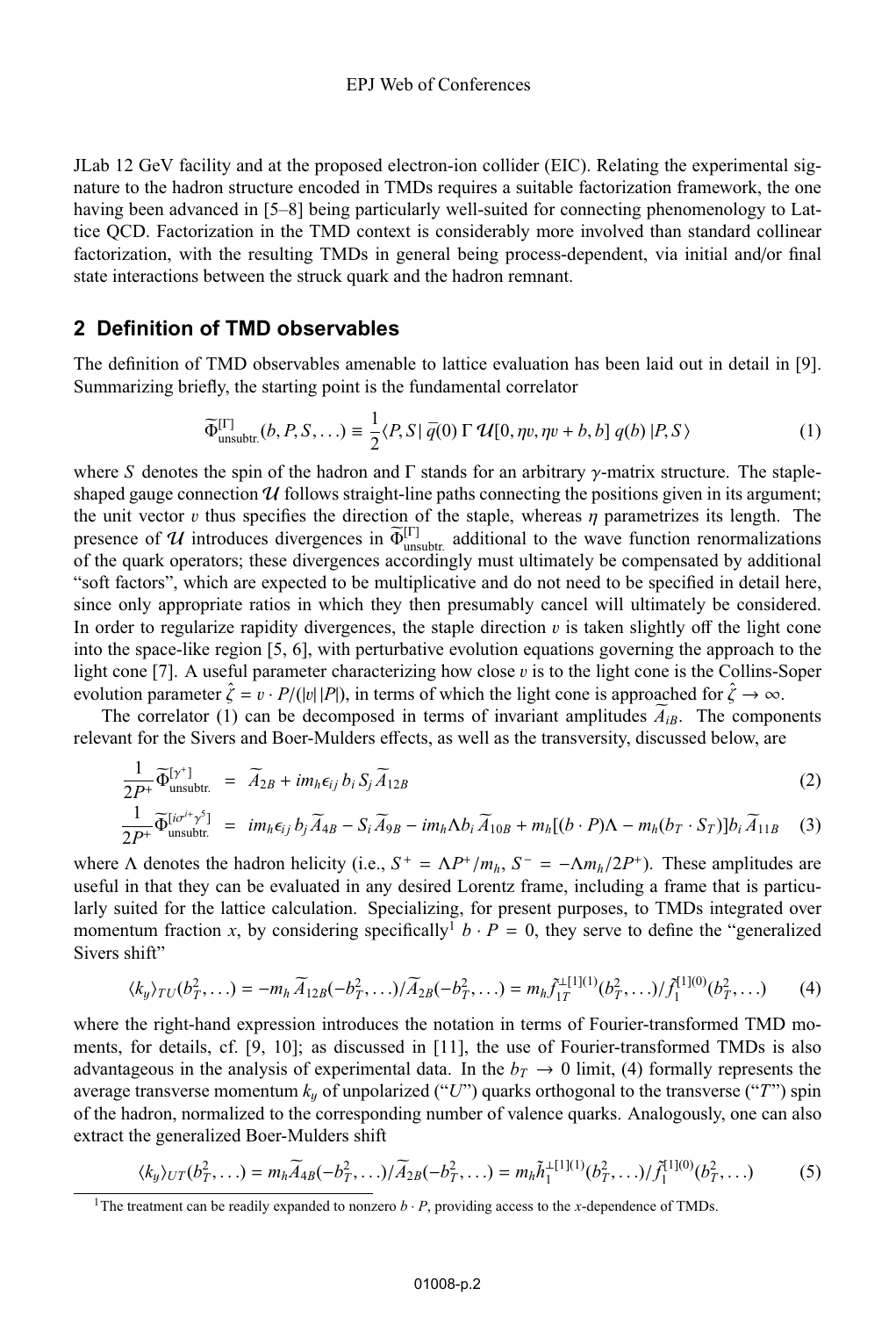which, in the  $b_T \rightarrow 0$  limit, formally represents the average transverse momentum  $k_y$  of quarks polarized in the transverse ("*T*") direction orthogonal to the  $k_y$ -direction in an unpolarized ("*U*") hadron, normalized to the corresponding number of valence quarks. Similarly, one can introduce a generalized tensor charge via the ratio of Fourier-transformed moments of the transversity and unpolarized TMDs,

$$
\tilde{h}_1^{[1](0)}(b_T^2,\ldots)/\tilde{f}_1^{[1](0)}(b_T^2,\ldots) = -[\widetilde{A}_{9B}(-b_T^2,\ldots)-m_h^2 b^2 \widetilde{A}_{11B}(-b_T^2,\ldots)/2]/\widetilde{A}_{2B}(-b_T^2,\ldots).
$$
 (6)

In the  $b_T \rightarrow 0$  limit, this formally reduces to the tensor charge, normalized to the corresponding number of valence quarks. The ratios (4)-(6) are designed to cancel both multiplicative soft factors associated with the gauge connection  $\mathcal U$  as well as wave function renormalizations attached to the quark operators in (1) at finite physical separation *b*. It should be emphasized that the construction presented up to this point has been developed within continuum QCD; transferring it verbatim to Lattice QCD constitutes a working assumption which ultimately requires further consideration. In particular, the breaking of space-time symmetries engendered by the lattice discretization may imply changes to the purely multiplicative nature of the soft factors and renormalization constants, and thus invalidate the cancellations invoked in the construction of the ratios (4)-(6). Pending a foundational investigation of these issues within the lattice formulation, empirical insight into possible renormalization effects can be obtained by studying the stability of TMD ratios such as (4)-(6) under substantial changes of the lattice discretization. This constitutes one of the topics addressed in the presentation of numerical results below.

#### **3 Lattice evaluation and results**

To access observables such as (4)-(6) within Lattice QCD, one calculates hadron matrix elements of the type (1) and then decomposes them into invariant amplitudes, as given in (2) and (3). For this to be possible, it is crucial to work in a scheme where the four-vectors *b* and v are generically space-like, for the following reason: By employing a Euclidean time coordinate to project out hadron ground states via Euclidean time evolution, Lattice QCD cannot straightforwardly accomodate operators containing Minkowski time separations. The operator of which one takes matrix elements thus has to be defined at a single time. Only if both *b* and v are space-like is there no obstacle to boosting the problem to a Lorentz frame in which *b* and *v* are purely spatial, and evaluating  $\widetilde{\Phi}_{unsubtr.}^{[1]}$  in that frame. The results extracted for the invariant amplitudes  $\widetilde{A}_{iB}$  are then immediately valid also in the original frame in which (1) was initially defined, thus completing the determination of quantities of the type (4)-(6).

Since, in a numerical lattice calculation, the staple extent  $\eta$  necessarily remains finite, two extrapolations must be performed from the generated data, namely, the one to infinite staple length,  $\eta \to \infty$ , and the extrapolation of the staple direction towards the light cone,  $\hat{\zeta} \to \infty$ . As discussed below, the former extrapolation is fairly straightforward. On the other hand, the extrapolation  $\hat{\zeta} \to \infty$  constitutes a considerable challenge. Given that  $v$  is purely spatial in the Lorentz frame used for the lattice calculation, the accessible range of  $\hat{\zeta}$  is determined by the available hadron spatial momenta *P* (in units of the hadron mass). The numerical signal achieved in lattice calculations rapidly deteriorates with rising hadron momentum, and thus only a very limited set of  $\hat{\zeta}$  can be accessed. Data from a dedicated study of the Boer-Mulders shift in a pion [12] are discussed below to address this challenge; the lower mass of the pion compared to the nucleon facilitates reaching higher  $\zeta$  and makes a controlled extrapolation possible.

Finally, a general challenge faced by Lattice QCD calculations is reaching the physical pion mass. The computational expense of treating quark masses corresponding to the physical point has hitherto precluded the generation of lattice TMD data at that point. Instead, data are produced at artificially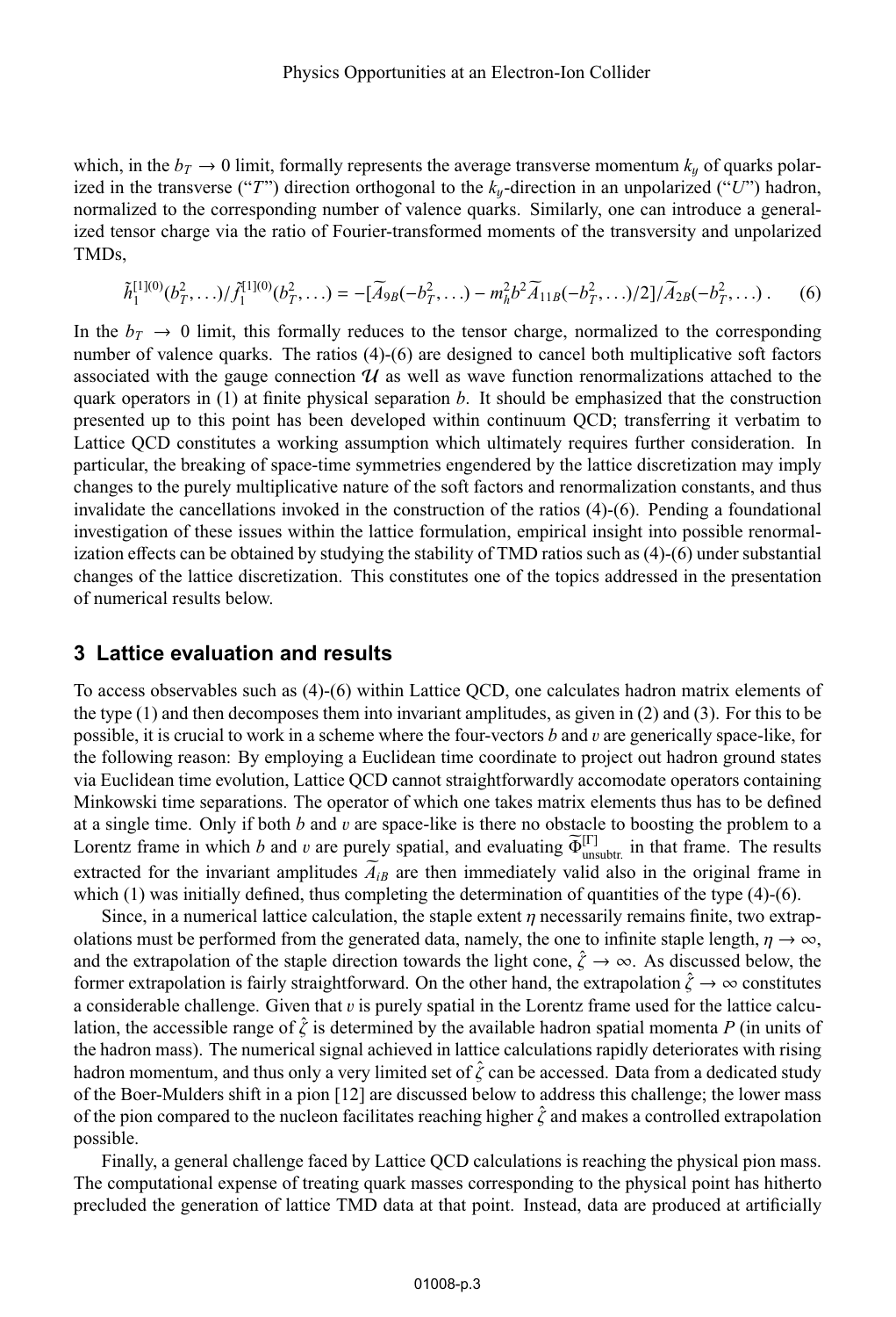

**Figure 1.** Generalized Boer-Mulders shift in a pion as a function of staple extent at fixed quark separation  $b<sub>T</sub>$  and Collins-Soper evolution parameter  $\hat{\zeta}$  (left); and as a function of  $b_T$  in the  $\eta \to \infty$  SIDIS limit, at three different values of  $\hat{\zeta}$  (right).



**Figure 2.** Generalized Boer-Mulders shift in a pion in the SIDIS limit as a function of Collins-Soper evolution parameter  $\hat{\zeta}$  at fixed  $b_T$  (left); and as a function of  $1/\hat{\zeta}$  together with fits using the form  $c + d/\hat{\zeta}$  (right). Shown are both the full shift (filled symbols) as well as a partial contribution (open symbols), cf. comments in the main text. Fit curves are for separate fits to the two cases; the extrapolated data point shown with a circle symbol results from a simultaneous fit to both.

high pion masses. To also obtain preliminary insight into the pion mass dependence of TMD observables, data at differing pion masses are juxtaposed below.

Focusing first on the issue of  $\hat{\zeta}$ -extrapolation, Figs. 1 and 2 display data for the generalized Boer-Mulders shift (5) in a pion [12], obtained in a mixed action scheme employing domain wall valence quarks on a MILC 2+1-flavor asqtad quark ensemble with a lattice spacing of *a* = 0.12 fm and a pion mass of  $m_\pi = 518 \text{ MeV}$ . In the pion case, the isovector quark combination vanishes; the shown data are for *u*-quarks alone, with the corresponding disconnected contributions omitted. Fig. 1 (left) exhibits results obtained at a given quark separation  $b<sub>T</sub>$  and a given staple direction characterized by  $\hat{\zeta}$ , as a function of the staple extent. The T-odd behavior of the observable is evident, with  $\eta \to \infty$ corresponding to the SIDIS limit, whereas  $\eta \to -\infty$  yields the DY limit. The data level off to approach clearly identifiable plateaux as the staple length grows. The limiting SIDIS and DY values, represented by the open symbols, are extracted by imposing antisymmetry in  $\eta$ , allowing one to appropriately average the  $\eta \to \pm \infty$  plateau values. Fig. 1 (right) summarizes the SIDIS limit values as a function of  $b_T$  for three different  $\hat{\zeta}$ . Remarkably, the  $b_T$ -dependence of the Boer-Mulders shift flattens as  $\zeta$  is increased, and the data for different  $\hat{\zeta}$  approach each other at large  $b_T$ . It would be useful to understand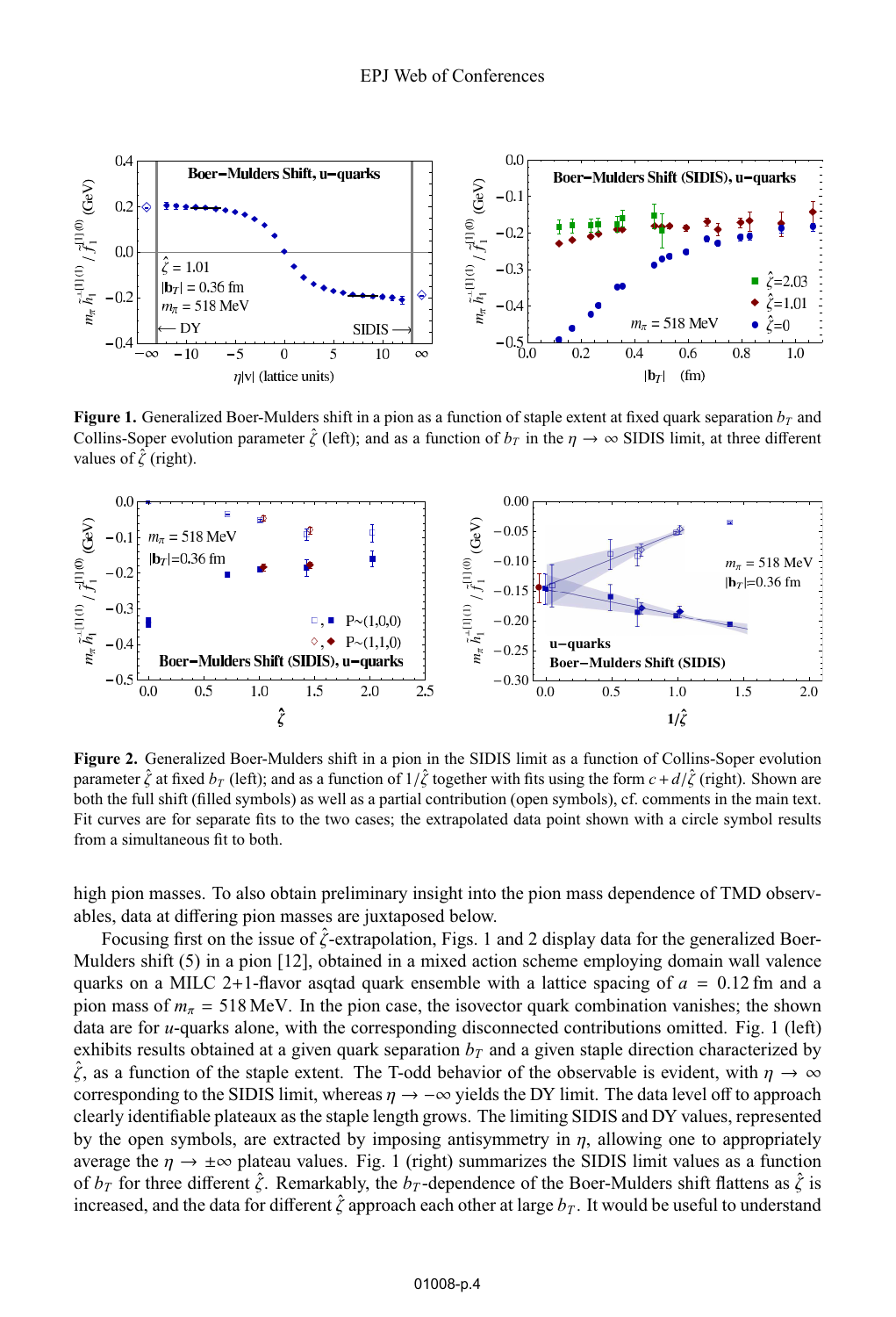

**Figure 3.** Generalized Sivers shift in a nucleon as a function of  $b<sub>T</sub>$  in the  $\eta \to \infty$  SIDIS limit, at a fixed  $\hat{\zeta}$ , in a fine lattice domain wall fermion calculation (left) and a coarse lattice clover fermion calculation (right), cf. main text for details.

this behavior in detail. Fig. 2 focuses on a particular value of  $b_T$ , displaying the  $\hat{\zeta}$ -dependence of both the full Boer-Mulders shift as well as a certain partial contribution which vanishes at  $\hat{\zeta} = 0$ , but dominates the quantity at large  $\hat{\zeta}$ ; comparison of the full Boer-Mulders shift with the partial contribution thus can give an indication of convergence towards the large  $\hat{\zeta}$  limit. For further details, cf. [9, 12]. The partial contribution already furnishes roughly one half of the full shift at the highest  $\zeta$  reached, signaling that the calculation has covered a significant part of the evolution to large  $\zeta$ . The right-hand panel of Fig. 2 shows an extrapolation to the large  $\hat{\zeta}$  limit using the functional form  $c + d/\hat{\zeta}$  (analogous fits using the form  $c + d/\hat{\zeta}^2$  are seen to be inferior [12]). Given that the range of  $\hat{\zeta}$  accessed numerically does not clearly overlap with the regime in which perturbative evolution equations become applicable, this form should be viewed as no more than a physically motivated ad hoc ansatz. The fits to the full and partial data converge to compatible values, agreeing also with a combined fit to both data sets. This buttresses confidence in the extrapolations and demonstrates that lattice calculations can achieve a signal for the Boer-Mulders shift of sufficient quality such that it survives taking the  $\hat{\zeta} \to \infty$  limit.

Turning to the issue of the dependence of TMD ratios on the lattice discretization, which provides an empirical test of whether renormalization effects indeed cancel in such observables, Fig. 3 shows representative results for the generalized Sivers shift (4) in the nucleon. Results for the isovector,  $u-d$ quark combination are displayed; in this channel, couplings of the operator insertion to disconnected quark loops in the nucleon, which have not been evaluated, cancel. The figures juxtapose results obtained on a RBC/UKQCD 2+1-flavor domain wall fermion ensemble featuring a lattice spacing of  $a = 0.084$  fm and a pion mass of  $m<sub>\pi</sub> = 297$  MeV with results obtained on a 2+1-flavor clover fermion ensemble provided by K. Orginos and collaborators in the Jefferson Lab lattice group; the latter has a lattice spacing of  $a = 0.114$  fm and a pion mass of  $m<sub>\pi</sub> = 317$  MeV. The two ensembles thus have very similar pion masses, but differ substantially in the lattice discretization. The domain wall fermion ensemble not only features a considerably finer spacing, but also respects chiral symmetry to the largest extent possible, whereas the clover fermion ensemble strongly breaks the continuum symmetry. Fig. 3, analogously to Fig. 1 (right), shows the SIDIS limit results as a function of  $b_T$ at a given  $\hat{\zeta}$ , where the shaded area below  $|b_T| = 2a$  indicates the region where the data may be significantly affected by finite lattice cutoff effects. The results for the Sivers shift obtained on the two ensembles in question are compatible, despite the considerable differences in terms of discretization scheme. This suggests that the renormalization effects embodied in soft factors and wave function renormalization constants indeed cancel in TMD ratios also in the lattice formulation.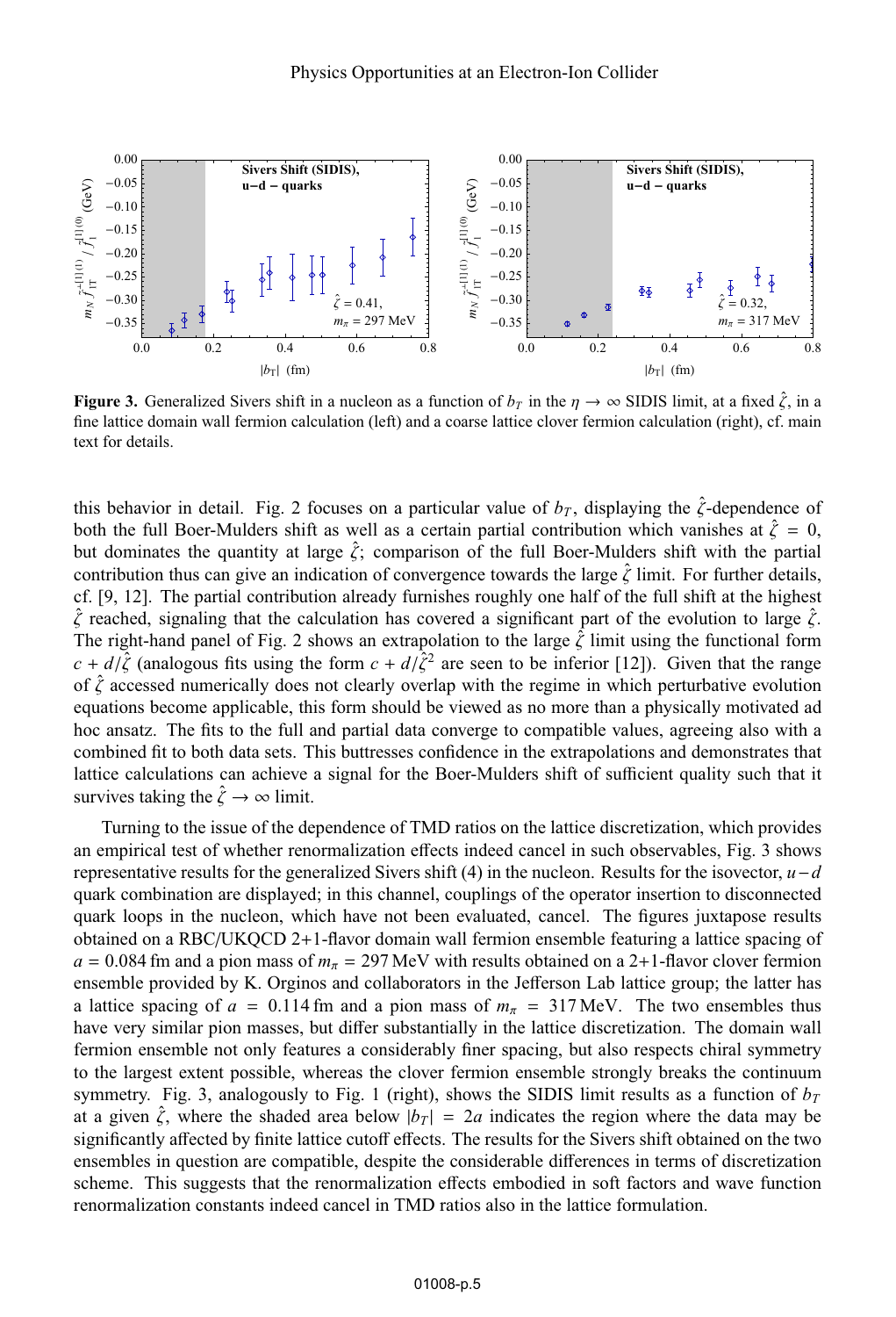

**Figure 4.** Generalized tensor charge as a function of  $b_T$  in the  $\eta \to \infty$  SIDIS limit, at a fixed  $\hat{\zeta}$ , in domain wall fermion calculations at  $m_\pi = 170 \text{ MeV}$  (left) and  $m_\pi = 297 \text{ MeV}$  (right).

Finally, a preliminary indication of the pion mass dependence of TMD ratios in the chiral regime is given by the juxtaposition in Fig. 4. It compares data for the generalized tensor charge of the nucleon (6) obtained on two RBC/UKQCD 2+1-flavor domain wall fermion ensembles, one with a lattice spacing of  $a = 0.144$  fm and a pion mass of  $m<sub>\pi</sub> = 170$  MeV, and the other with a lattice spacing of  $a = 0.084$  fm and a pion mass of  $m<sub>\pi</sub> = 297$  MeV, cf. also Fig. 3 (left). The lighter pion mass data are affected by considerably stronger statistical fluctuations; the  $m_\pi = 170$  MeV calculation employed 8 source-sink pairs on each of 310 lattices, i.e., 2480 samples, for each matrix element; the  $m_{\pi}$  = 297 MeV calculation 8 source-sink pairs on 533 lattices, i.e., 4264 samples. Fig. 4 displays, analogously to Fig. 3, the SIDIS limit data for the generalized tensor charge as a function of  $b<sub>T</sub>$  at a given  $\zeta$ . Keeping in mind that the sizeable statistical uncertainties at  $m_\pi = 170 \text{ MeV}$  preclude a stringent comparison, the results at the two pion masses are compatible; no significant variation with  $m_{\pi}$  is apparent even this far into the chiral regime.

#### **4 Summary and outlook**

TMDs can be formally defined in terms of hadronic matrix elements of quark bilocal operators containing staple-shaped gauge connections, which incorporate final/initial state effects in SIDIS/DY processes. Evaluating such matrix elements within Lattice QCD, one encounters several challenges. For one, to cancel multiplicative soft factors and renormalization constants, appropriate ratios of Fouriertransformed TMDs, cf. (4)-(6), are constructed. However, the breaking of space-time symmetries engendered by the lattice discretization may imply changes to the purely multiplicative nature of the soft factors and renormalization constants contained in the continuum definition; this possibility was addressed empirically by studying the universality of TMD ratios under changes of the discretization scheme. Secondly, the gauge connection staples are generically taken off the light cone to regularize rapidity divergences, with the Collins-Soper parameter  $\zeta$  controlling the approach to the light cone. A dedicated study of pion TMD ratios demonstrated that the attendant extrapolation in  $\hat{\zeta}$  is feasible within Lattice QCD calculations. Thirdly, TMD calculations must ultimately approach the physical pion mass; the pion mass dependence of TMD ratios has been explored, and no significant variations with pion mass have hitherto been observed, although more accurate, higher statistics data at light pion masses are needed to draw any substantive conclusions about the *m*π-dependence of TMD ratios as the physical pion mass is approached. These studies buttress the ongoing program of calculating TMD observables within Lattice QCD presented here. Beyond the TMD observables discussed above, the developed methods are also being put to use to study generalized observables containing a nonzero